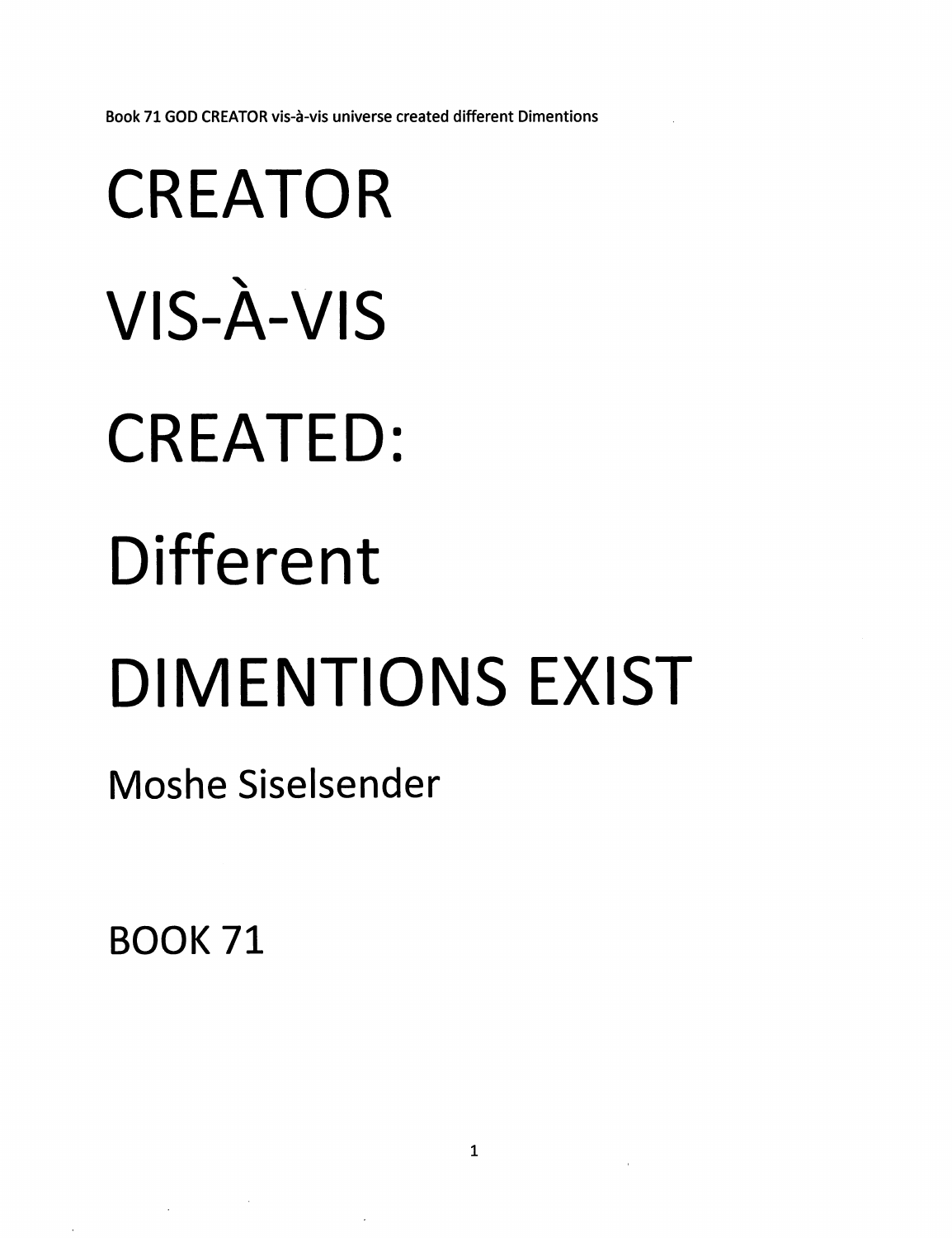*Many questions that intrigues theologians philosophers and anyone who thinks are based on a flawed foundation.*

*QUESTION :*

*[1] How can MAN HAVE FREE WILL*

*If God already knows all future events. God knows precisely what and how man is going to choose ?*

*Response*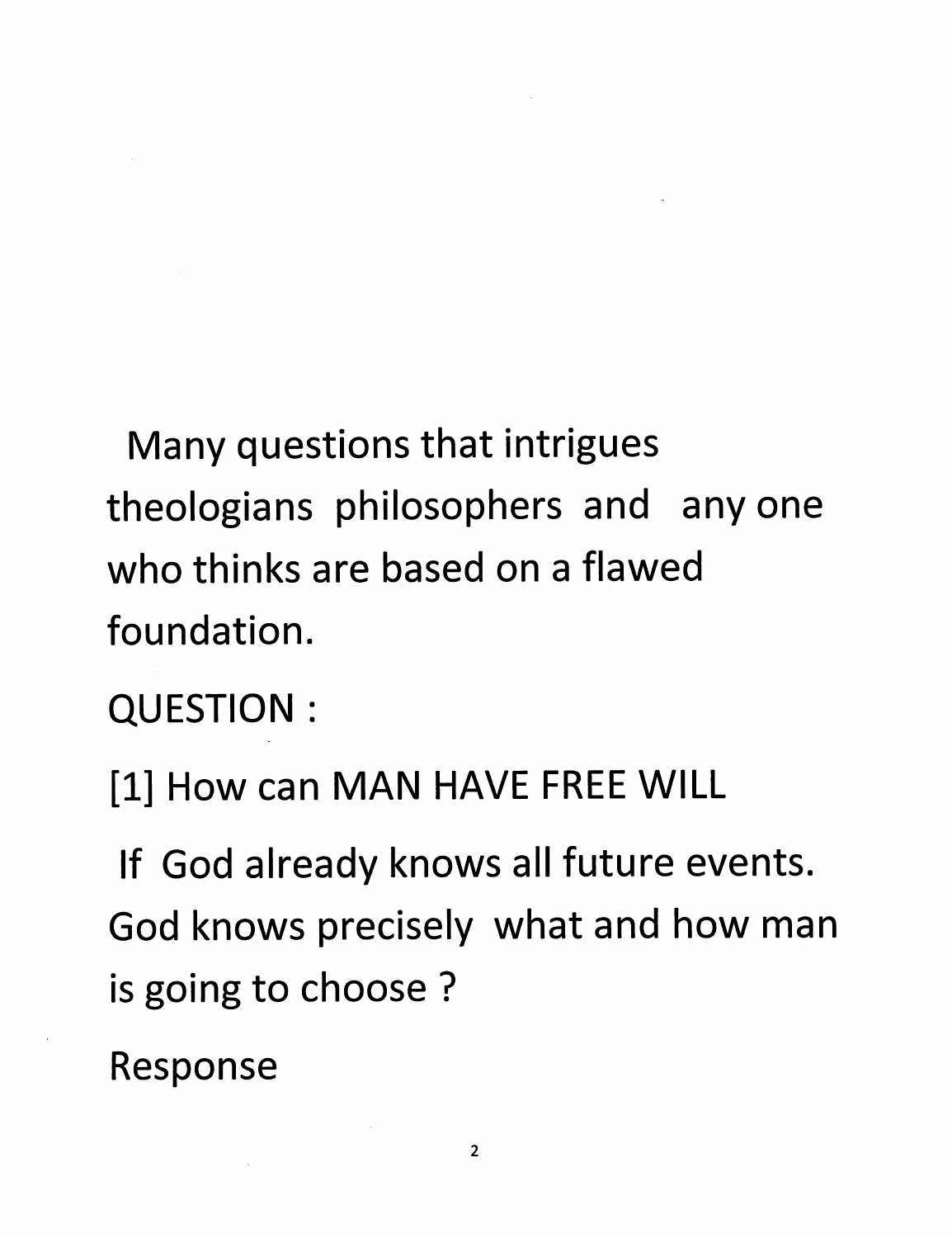*The question presupposes that God behaves as man.*

*Man is able to program a computer to behave precisely the way he ordains. We will agree that the computer has no free will. The computer has no choice but to behave exactly what the Scriptthe written program - Ordered.*

*A master can order his slaves to behave and react in a certain pattern, under penalty of instant death for any deviation. The master would monitor his slaves to ensure compliance. The slave who deviated would instantly be killed.*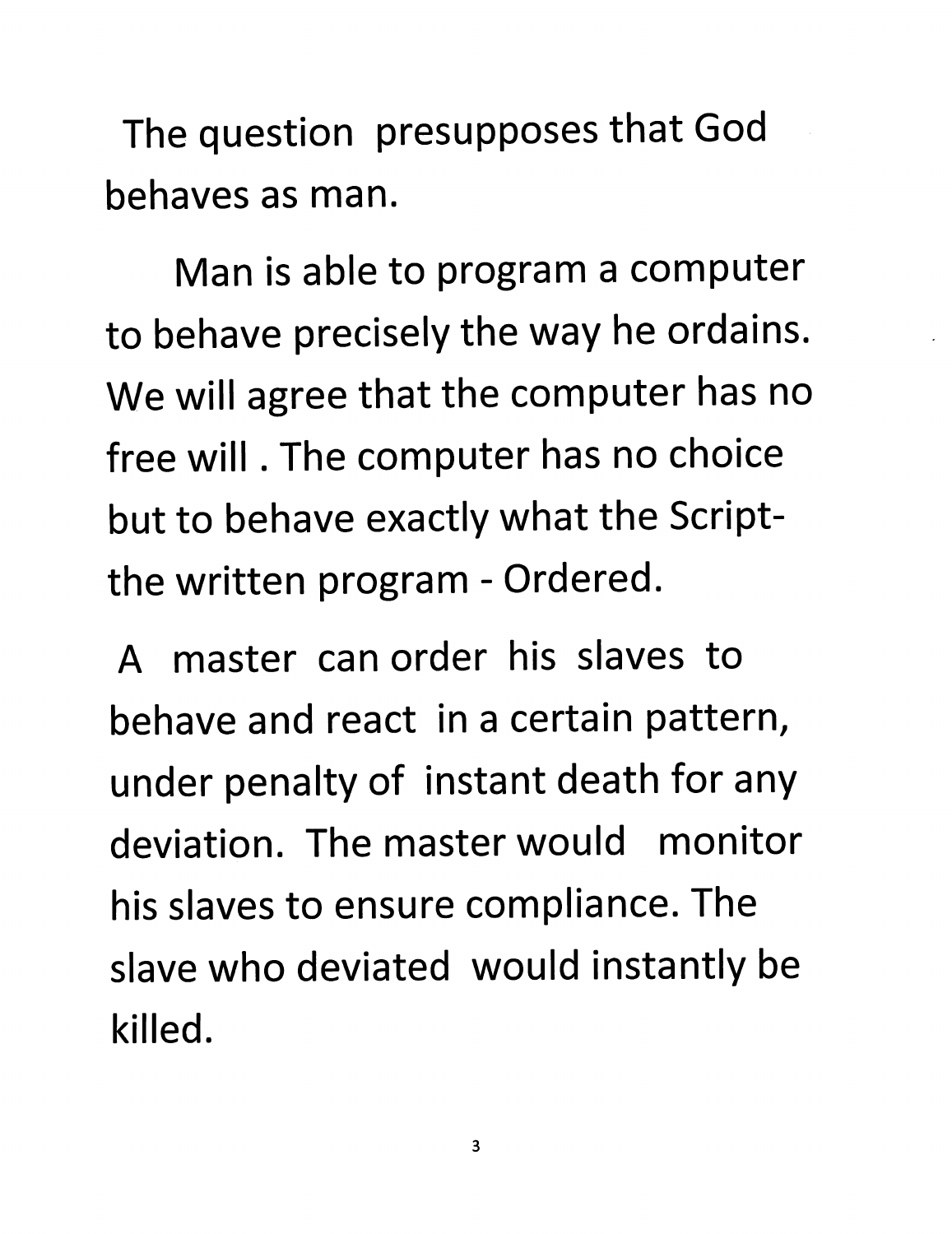Then we can agree that the slaves have no free will.

However, we are discussing two creatures the master and the slave. Both are on the same plane. Both are subject to the universal powers of time and space.

Then, we all agree that the relationship of the computer programmer and the master vis-à-vis the computer and the slave are very similar.

However God operates in a different dimention.

God can not be compared to any of His creations.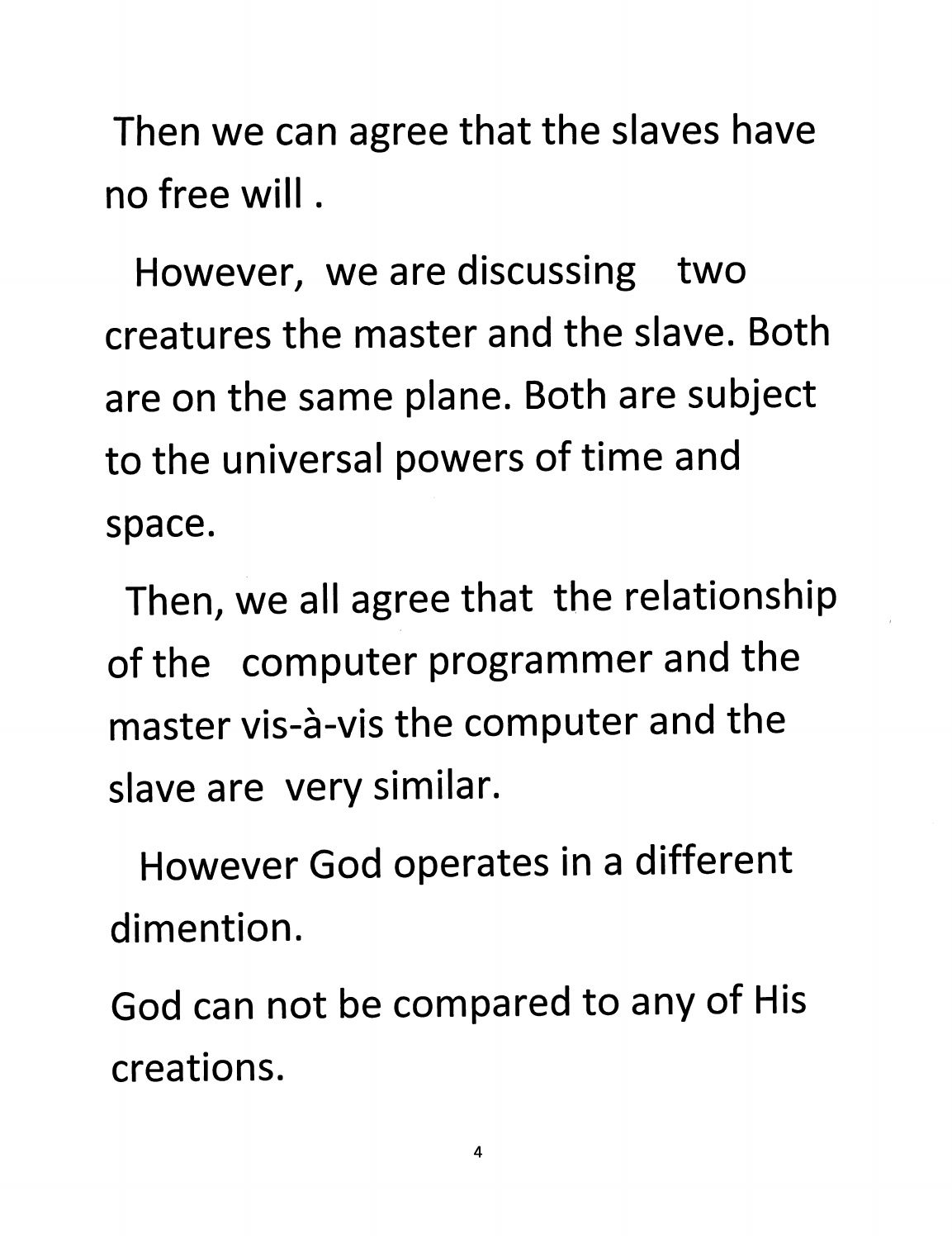*There exists a difference in every respect.*

*God is the CREATOR*

*We are the created.*

*God CREATED THE RULES.*

*GOD TANSCENDS ALL RULES AND ALL LAWS.*

*GOD CAN FLAUNT ANY RULE AND ANY LAW. THIS IS CALLED A MIRACLE. NO MAN CAN PREDICYT WHEN A MIRACLE WILL OCCUR WE ARE NOT PERMITTED TO RELY ON MIRACLES.*

*THAT IS WHY MAN CAN VIOLATE ALL LAWS TO SAVE A HUMAN LIFE.*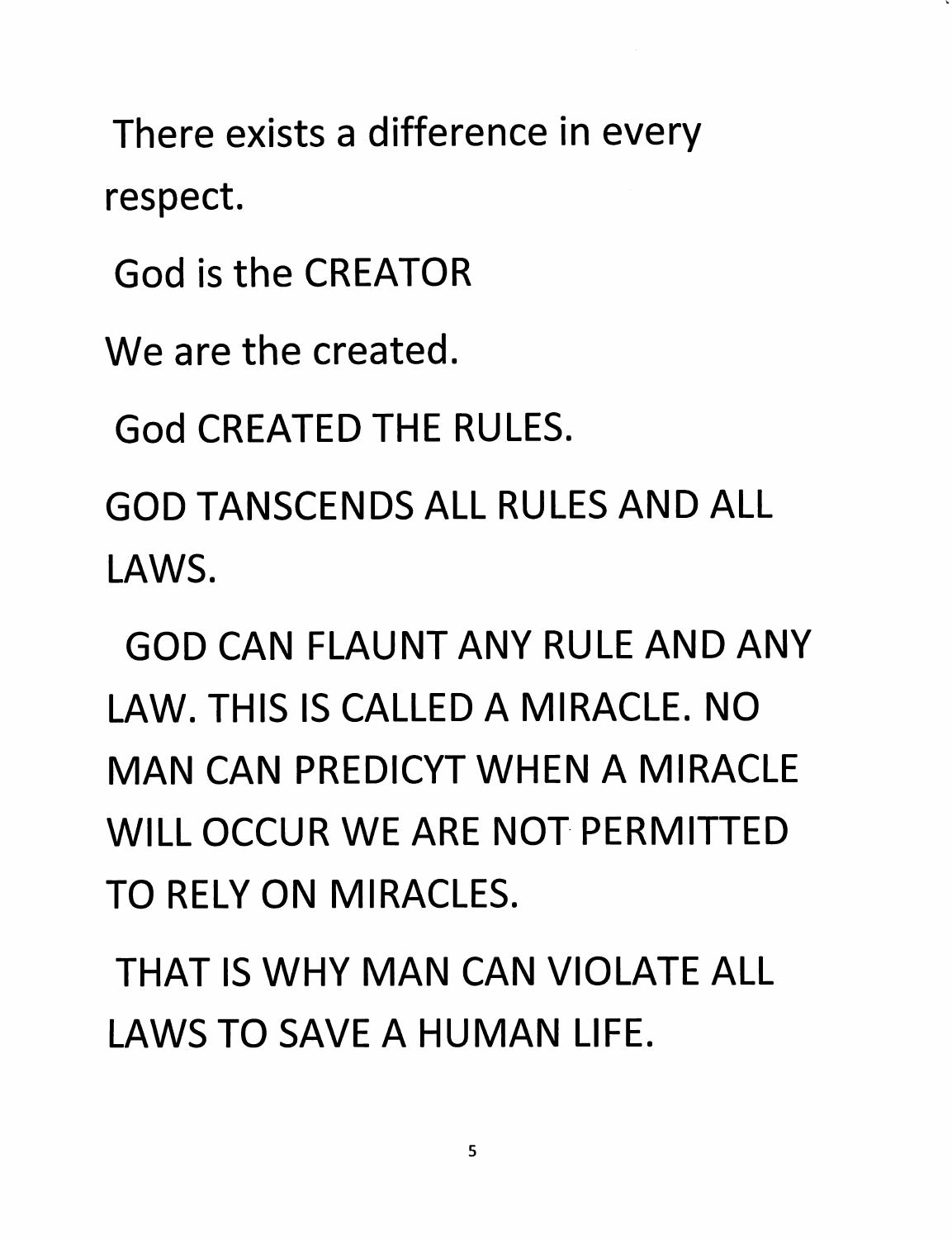*WE CAN NOT DEPEND THAT GOD WILL PERFORM A MIRACLE.*

*GOD EXISTS; BUT ONLY GOD CAN CALL THE SHOTS WHEN GOD WILL INTERVENE AND PERFORM A MIRACLE.*

*GOD OPERATES IN MYSTERIOUS WAYS .*

*MAN CAN NOT FATHOM GOD.*

*MAN CAN NOT FATHOM THE WAYS AND BEHAVIOR OF GOD.*

*MAN POSSESSES FREE WILL. MAN IS HELD ACCOUNTABLE FOR HIS ACTIONS BECAUSE HE HAS THE CHOICE TO ACT DIFFERNTLY.*

*MAN IS NOT SIMILAR TO A COMPUTER.*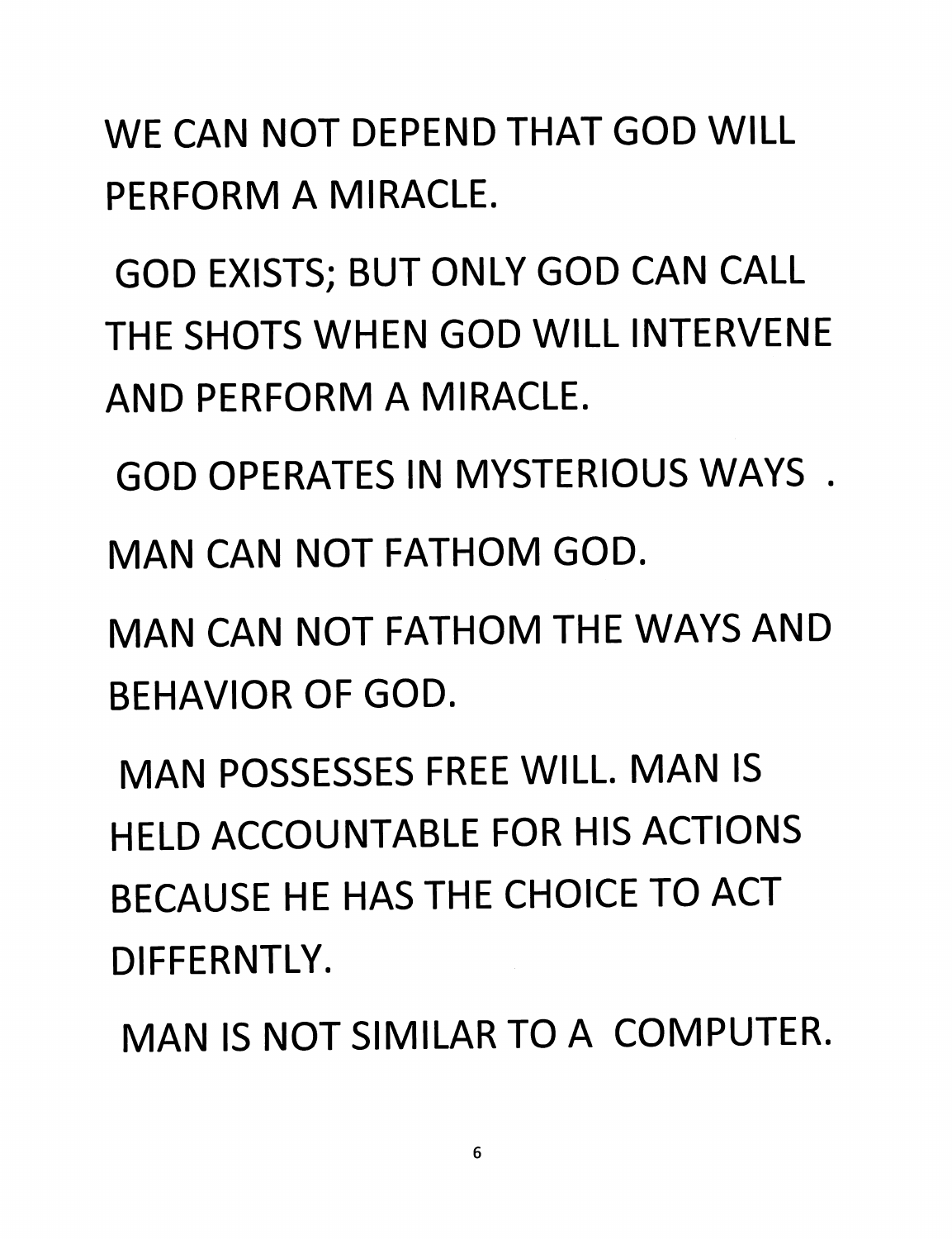*EVEN THE SLAVE POSSESSES FREE WILL. IF HE ELECTS TO DISOBEY THE MASTER HE IS HELD ACCOUNTABLE AND IS KILLED.*

*GOD ON THE OTHER HAND POSSESSES FREE WILL AND KNOWS WHAT HIS CREATURES THAT HE CREATED WILL DO. GOD'S KNOWLEDGE DOES NOT IN ANY WAY INTERFERE WITH MANS' EXERCISE OF HIS FREE WILL.*

*WHY?*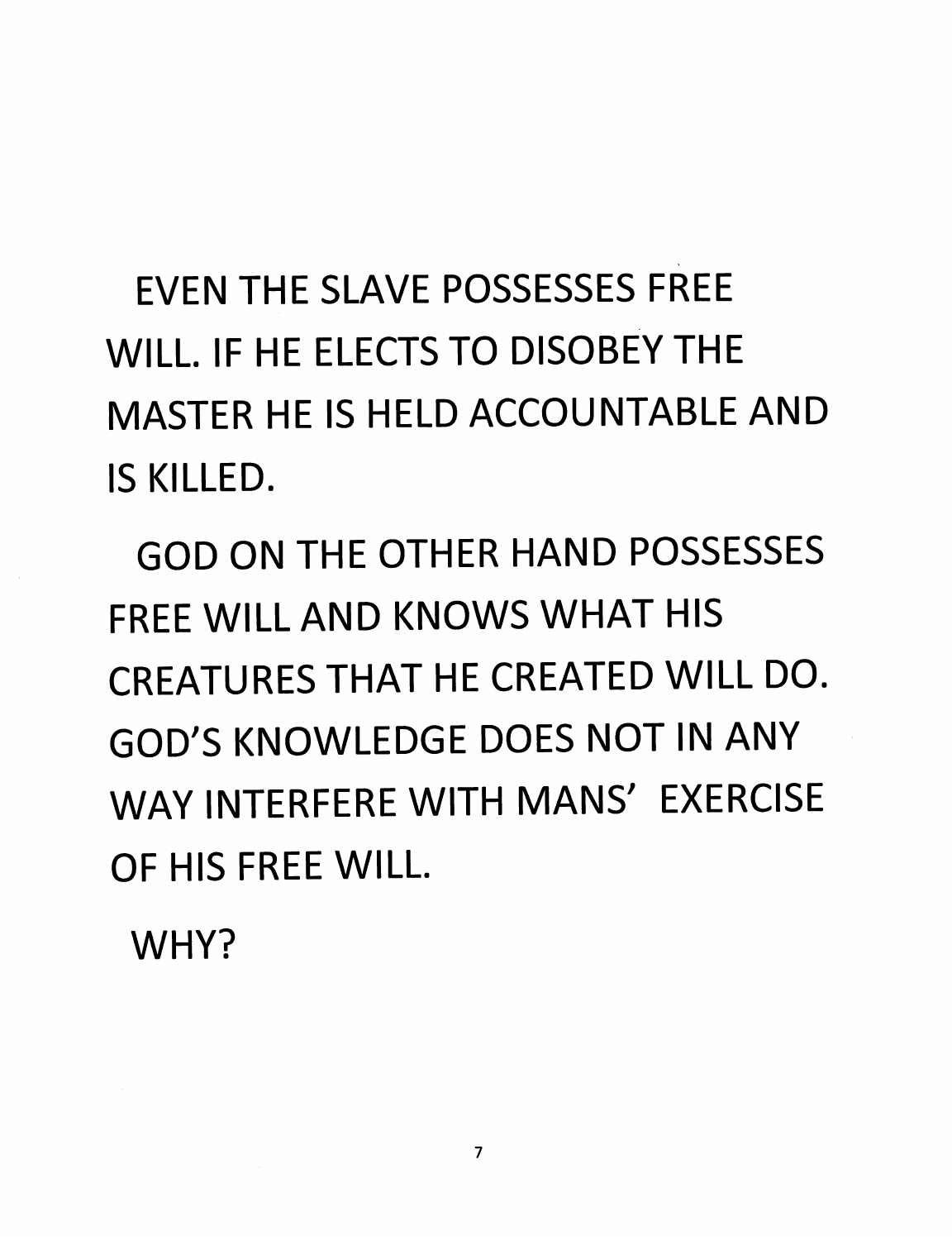*BECAUSE GOD IS DIFFERENT THAN MAN. WE CAN NOT RELATE GOD TO MAN.*

*THE KNOWLEDGE OF GOD'S BEHAVIOR AND TRAITS ARE PART OF THE MYSTERY OF GOD HIMSELF.*

*MOSES IN THE BIBLE WNTED TO SEE GOD- MEANING TO UNDERSTAND A DEEPER KNOWLEDGE OF GOD.*

*GOD REBUFFED HIM " NO MAN WHILE ALIVE CAN SEE GOD " NO MAN CAN FATHOM THE MYSTERY OF GOD.*

*MAN CAN NIOT PREDICT THAT GOD WILL COME TO HIS SALVATION .*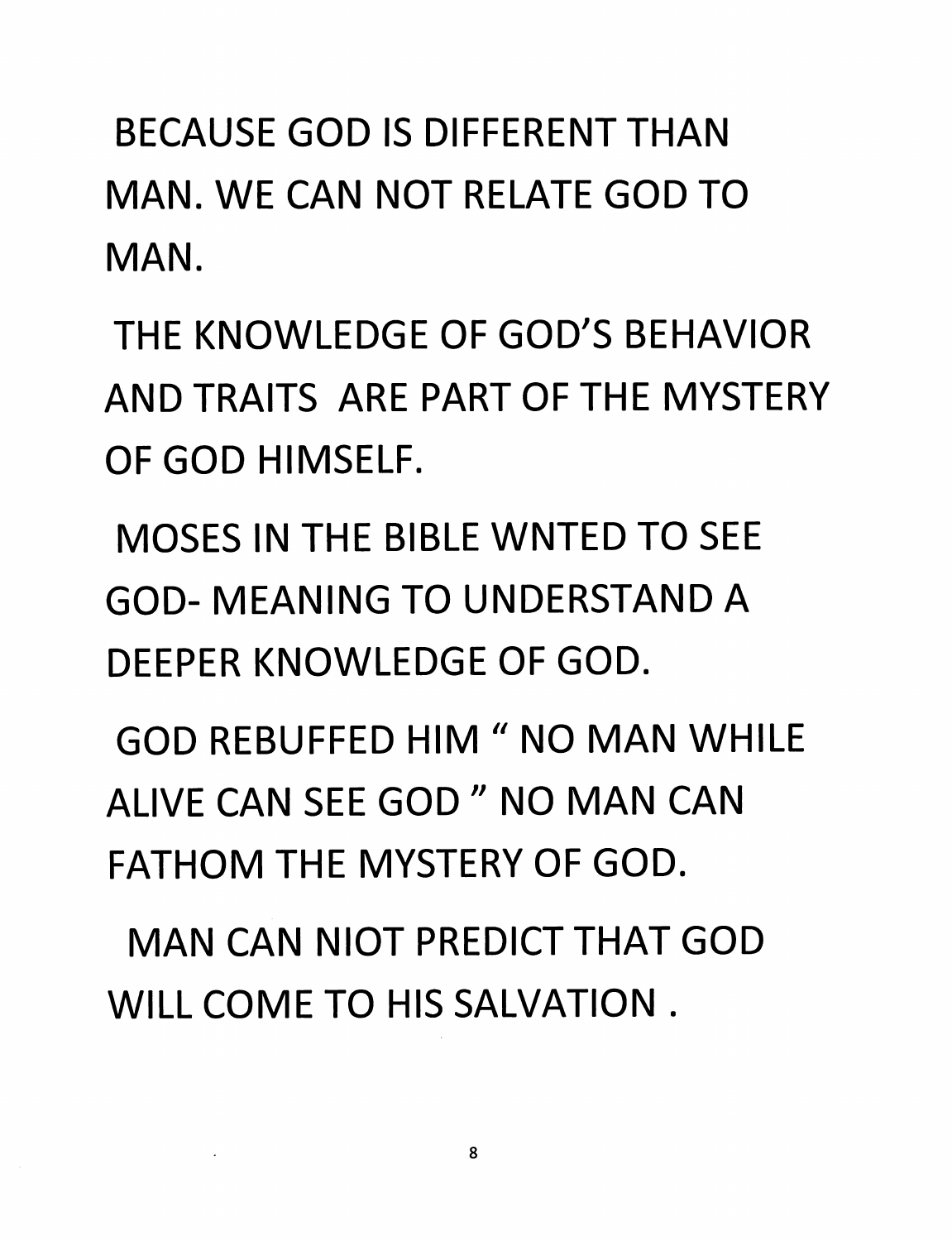*NO MAN IN THE DEPTH OF DANGER CAN GUARANTEE BECAUSE HE IS RELIGIOUS THAT GOD WILL SAVE HIM.*

*THAT IS HOW WE ARE TO UNDERSTAND WHY GOD DID NOT INTERVENE- MAKE A MIRACLE TO SAVE THE 6 MILLION JEWS AND 1 MILLION JEWISH CHILDREN AT THE HOLOCAUST.*

*THE REASON FOR THE HOLOCAUST WAS AND IS THE SAME REASON FOR 2000 YEARS OF ANTI-SEMITISM .*

*WHY?*

*JEWISH POWERLESSNESS !!!!*

*JEWS DID NOT POSSESS ISRAEL .*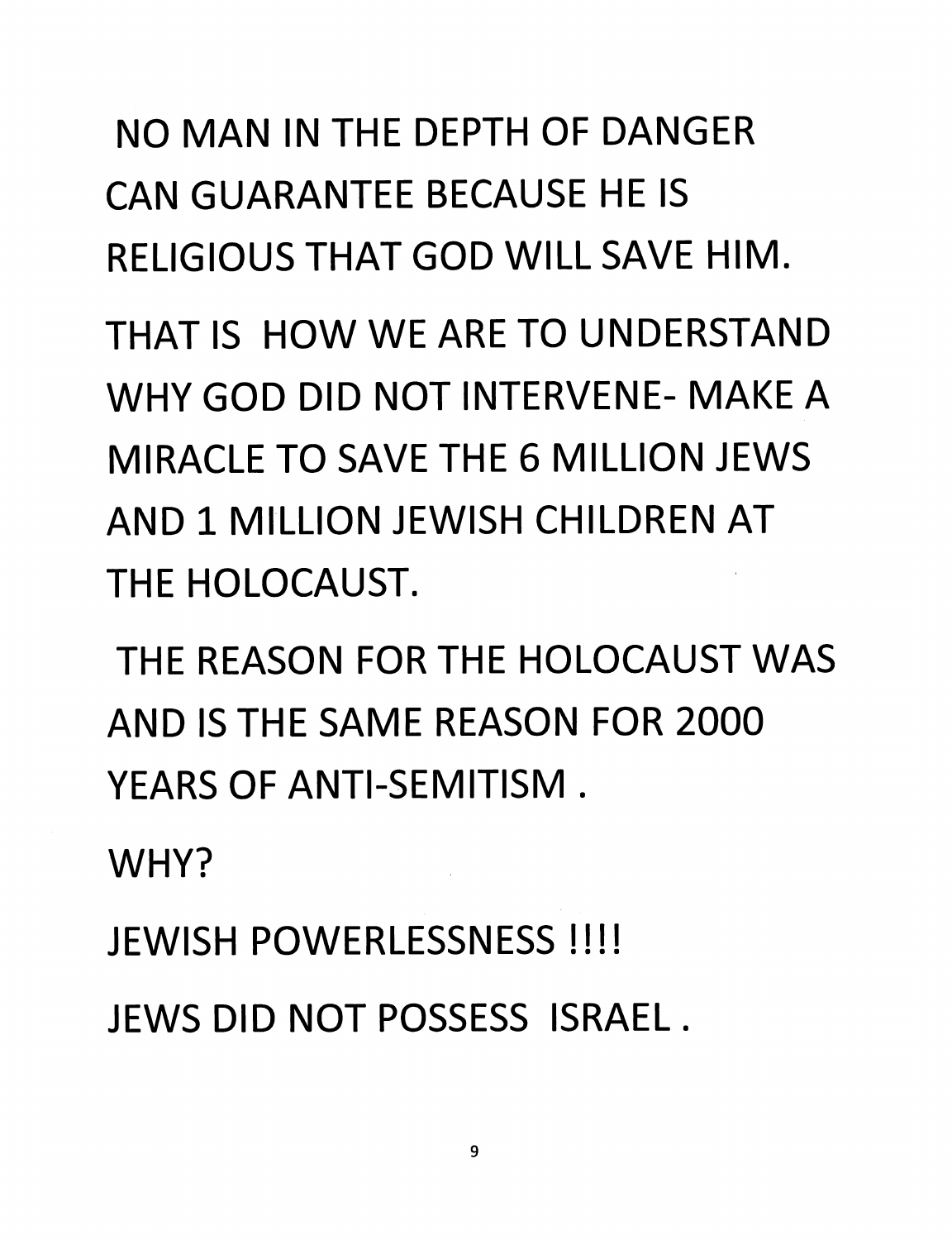*IMMEDIATELY FOLLOWING THE HOLOCAUST GOD PERFORMED THE MIRACLE OF MIRACLES. A JEWISH ISRAEL WAS RESURRECTED. FOR THE NEXT 68 YEARS GOD PERFORMED THE MIRACLE OF MIRACLES.*

*JEWSISH SOVEREIGHNTY WAS EXTENDED TO RECLAIM HISTORICAL ISRAEL.*

*THE MORE THE ANTI SEMITIC NATIONS OF THE WORLD SWEATED AND FRETTED AND ANGUUISED TO DENY THE JEW HIS VERY LIFE-LIVING IN A JEWISH*  $\overline{1}$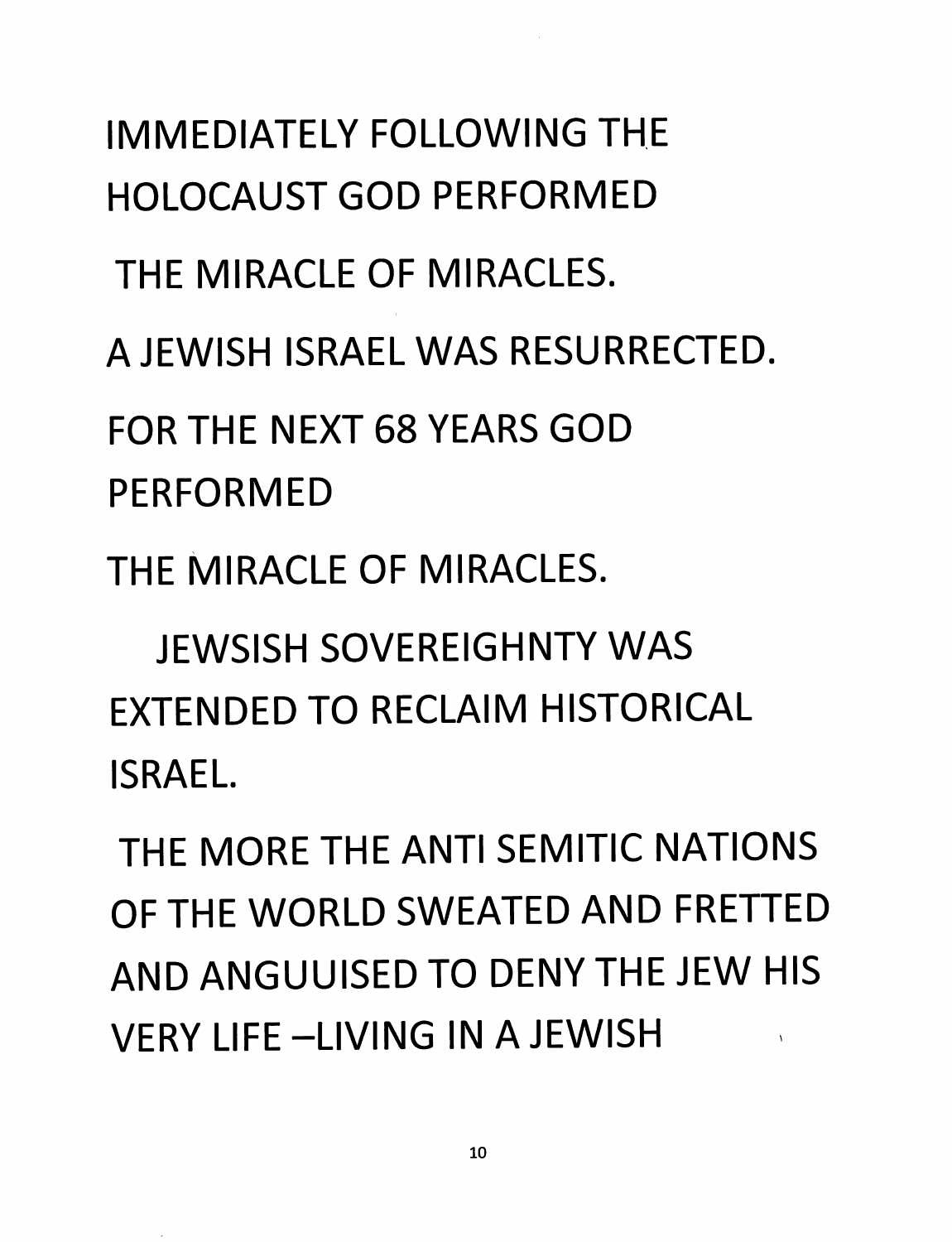*HISTORICAL ISRAEL THE STONGER THE JEW BECAME.*

*GOD ENSURED THAT THE RESURECTION OCCURRED IN 1948; NOT 1048.*

*WHY?*

*BECAUSE IN 1948 THE ATOM BOMB WAS ALREADY DEVELOPED.*

*THE JEW GOT HIS HANDS ON THE ATOM BOMB THE HYDREGON BOMB THE NEUTRON BOMB AND THE TORAH BOMB.*

*THE JEW -A TINY SPECK OF THE HUMAN RACE 7 MILLION SOULS VSI-A-VIS*

*7 BILLION NON JEWS*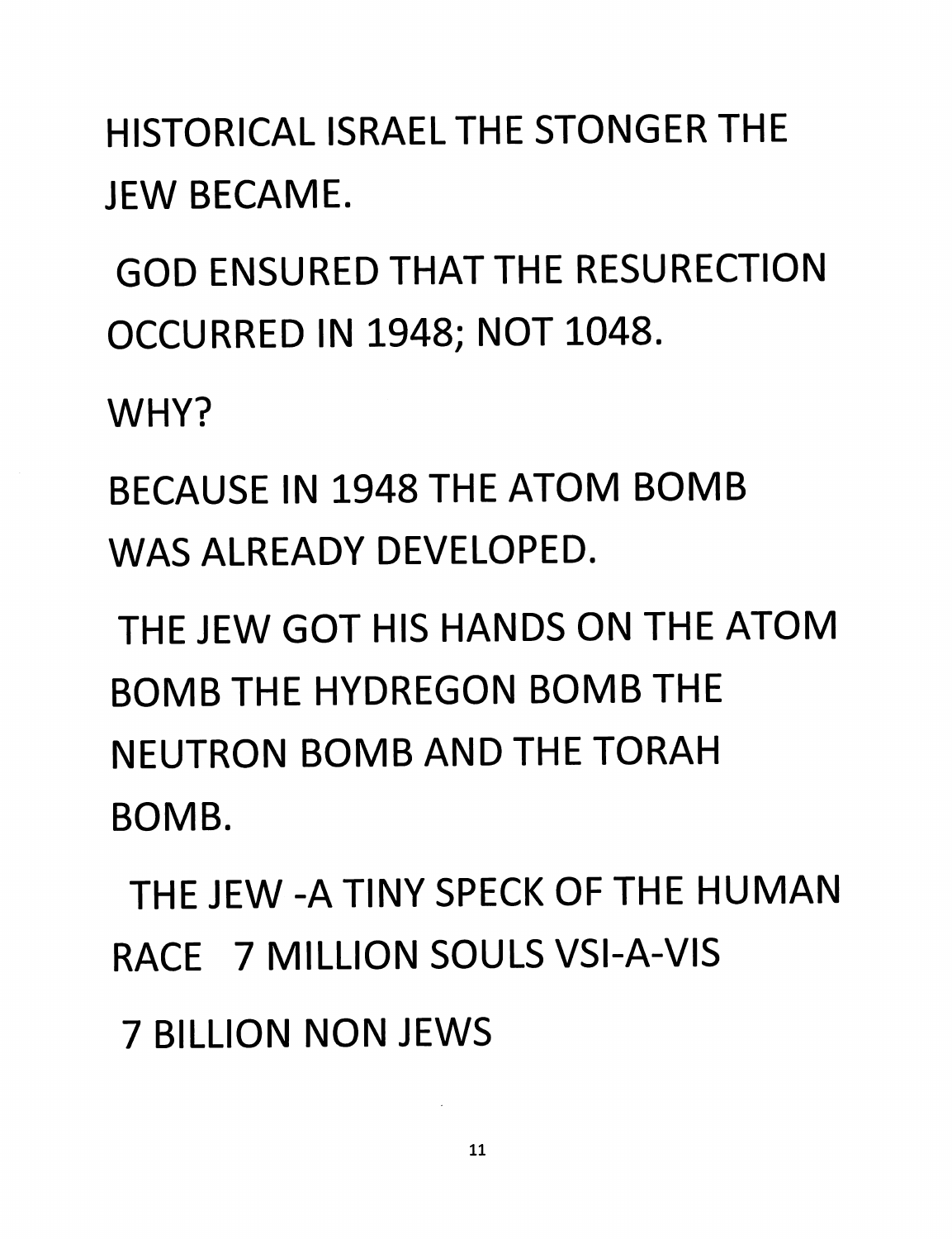*POSSESSES THE POWER OF DESTOYING THE 7 BILLION ; IF THEY THREATEN HIS LIFE OR HIS SOVEREIGNTY OF ANY PART OF HISTORICAL OR NEW ISRAEL.*

*YES, MAN DOES NOT AND CAN NEVER "SEE-UNDERSTAND WHAT IS GOD" HOWEVER, OVER A PERIOD OF 2000 YEARS WE CAN TRACE A PATTERN OF GOD'S ACTIONS. GOD PROTECTED THE EXISTANCE OF THE JEWSH NATION.*

*YES, WE WERE BLOODIED, BUT WE SURVIVED.*

*AFTER 2000 YEARS GOD CREATED THE MIRACLE OF MIRACLES*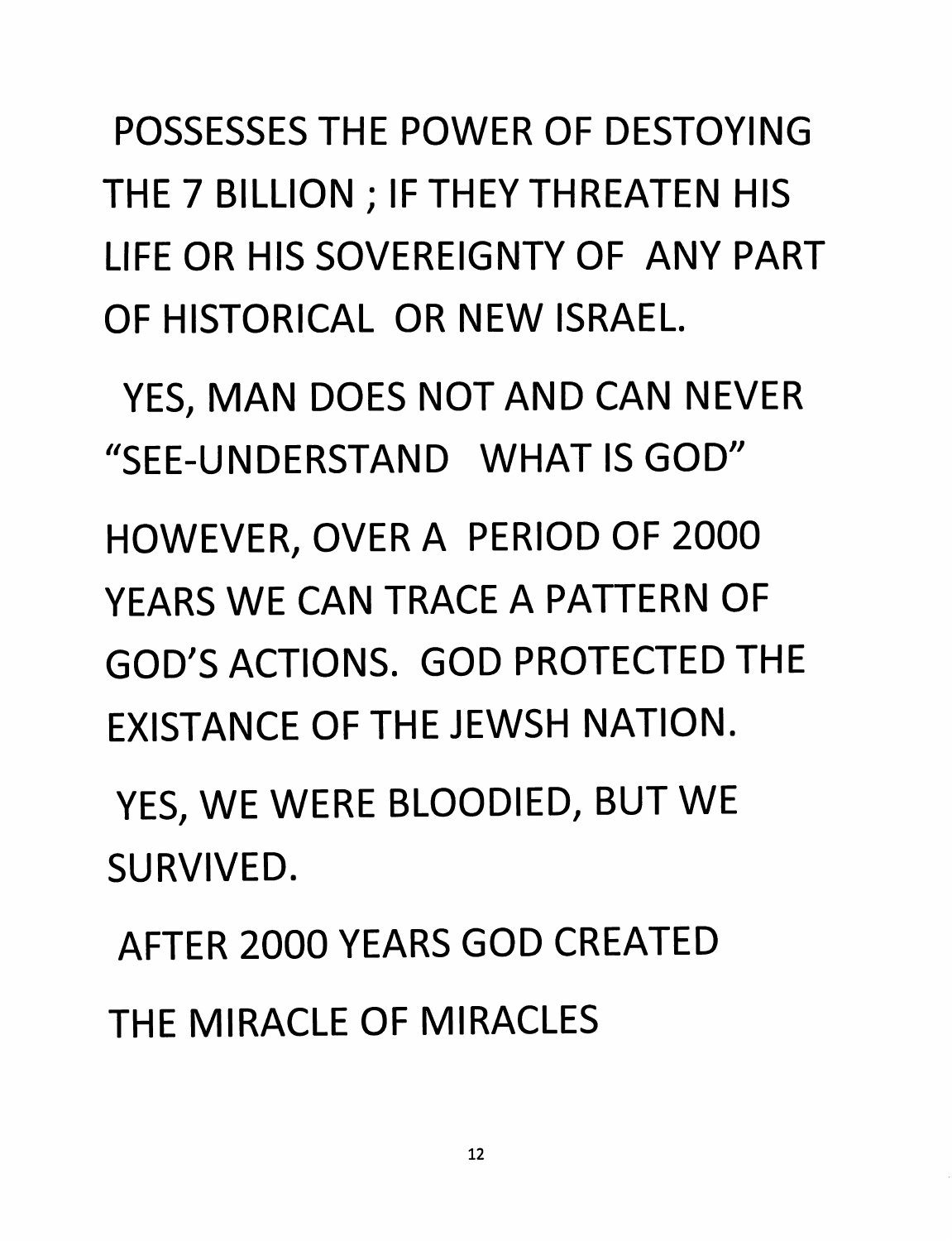*THE RESURRECTION AND SURVIVAL OF THE JEW IN JEWISH ISRAEL.*

*WE ARE LIVING IN A CULTURE WHERE UNLESS WE AFFIRMATIVELY PRESS OUR RIGHTS, WE IN EFFECT REUNQISH THEM NOT SPEAKING AND ACTING BY DEFAULT*

*HANDS AN AUTOMATIC VICTORY TO OUR ENEMIES.*

*SUCH IS THE LAW IN ALL LEGAL JURISDICTIONS.*

*SUCH IS THE LAW IN THIS POLITICAL JUNGLE CALLED THE UNITED NATIONS, THE UNITED NATIONS SECURITY COUNCIL, ALL THE AGENCIES , ALL THE*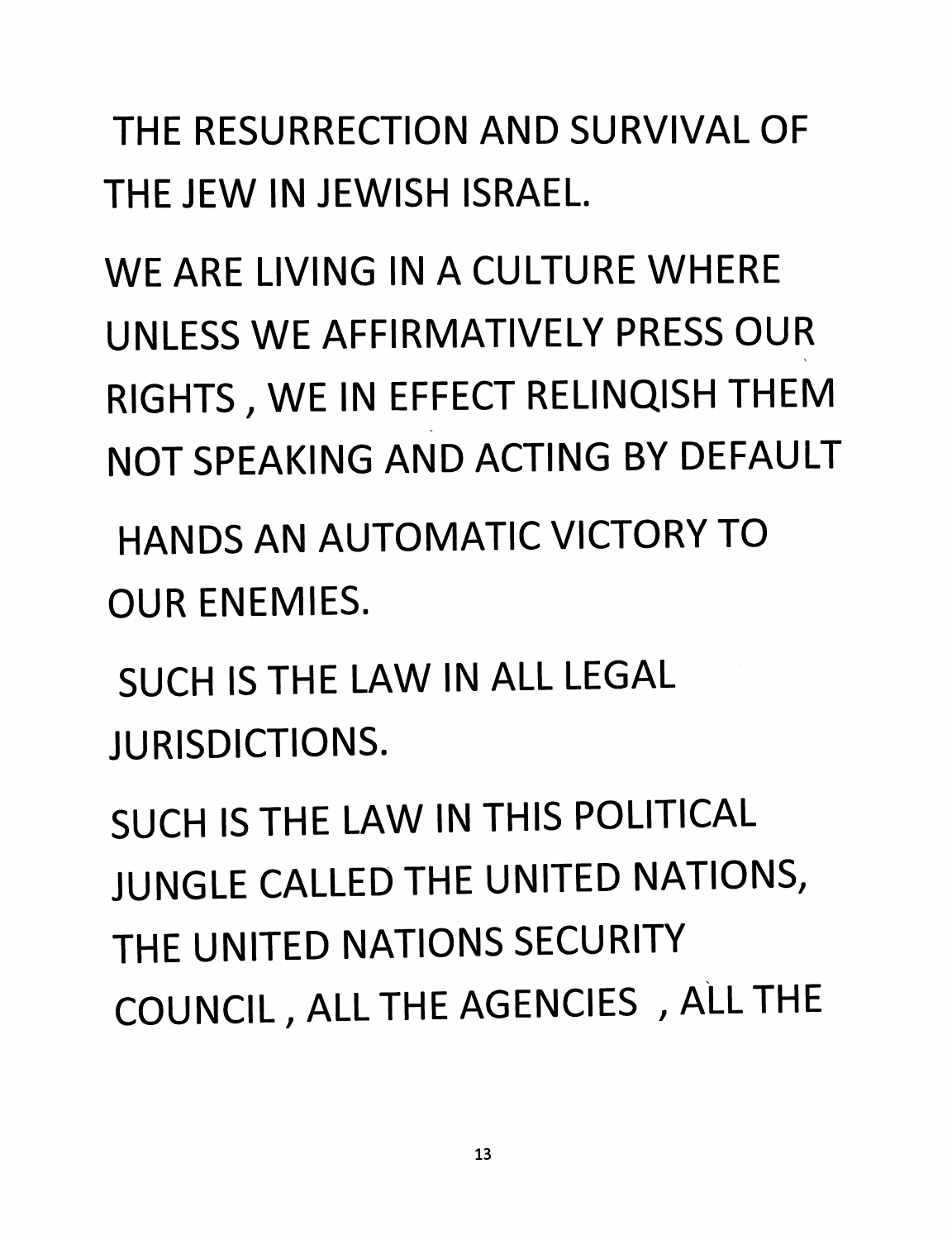*TENACLES OF THIS WICKED OCTUPUS. SUCH IS THE LAW OF PUBLIC RELATIONS. EVERY HONEST PERSON MUST MAKE IT HIS LIFE MISSION TO ADVANCE THE RIGHT OF THE JEW TO LIFE LIBERTY AND FREEDOM FROM TERRORISM AND ANTI-SEMITISM.*

*THE ONLY WAY IS TO SUPPORT JEWISH SOVEREIGNTY OVER ALL OF HISTORIAL ISRAEL- GOAN GAZA YEHUDAH SHOMRON OLD CITY OF JERUSALEM AND ALL OF NEWLY BUILT ISRAEL.*

*IT IS MANDATORY TO EXPOSE THE LIES OF ALL THE ANTI-SEMITES WHO ARE HIDING THEIR 2000 YEARS OF HATRED*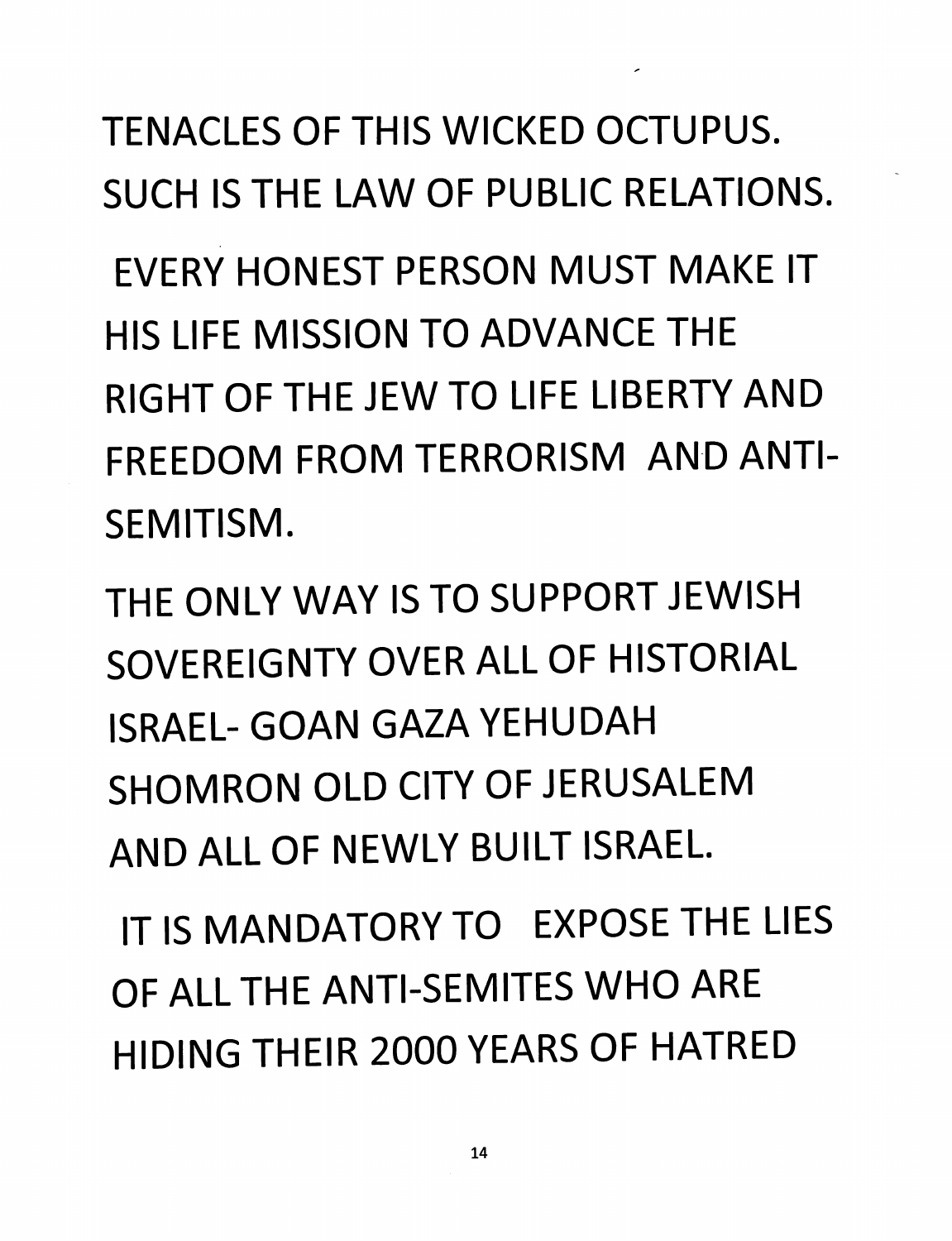*FOR THE JEW BY CALLING THIS HATRED PALESTINIAN RIGHTS.*

*These anti-semites are TRYING TO DESTROY*

*JEWISH POWER*

*-THE STATE OF ISRAEL .*

*JEWISH POWERLESSNESS=*

*ANTI-SEMITISM.*

*THE JEW WAS SINGLED OUT TO BE THE SCAPEGOAT BECAUSE HE WAS AN EASY TARGET.*

*HE COULD NOT HIT BACK.*

*ONCE THE JEW POSSESSES POWER THINGS WILL CHANGE.*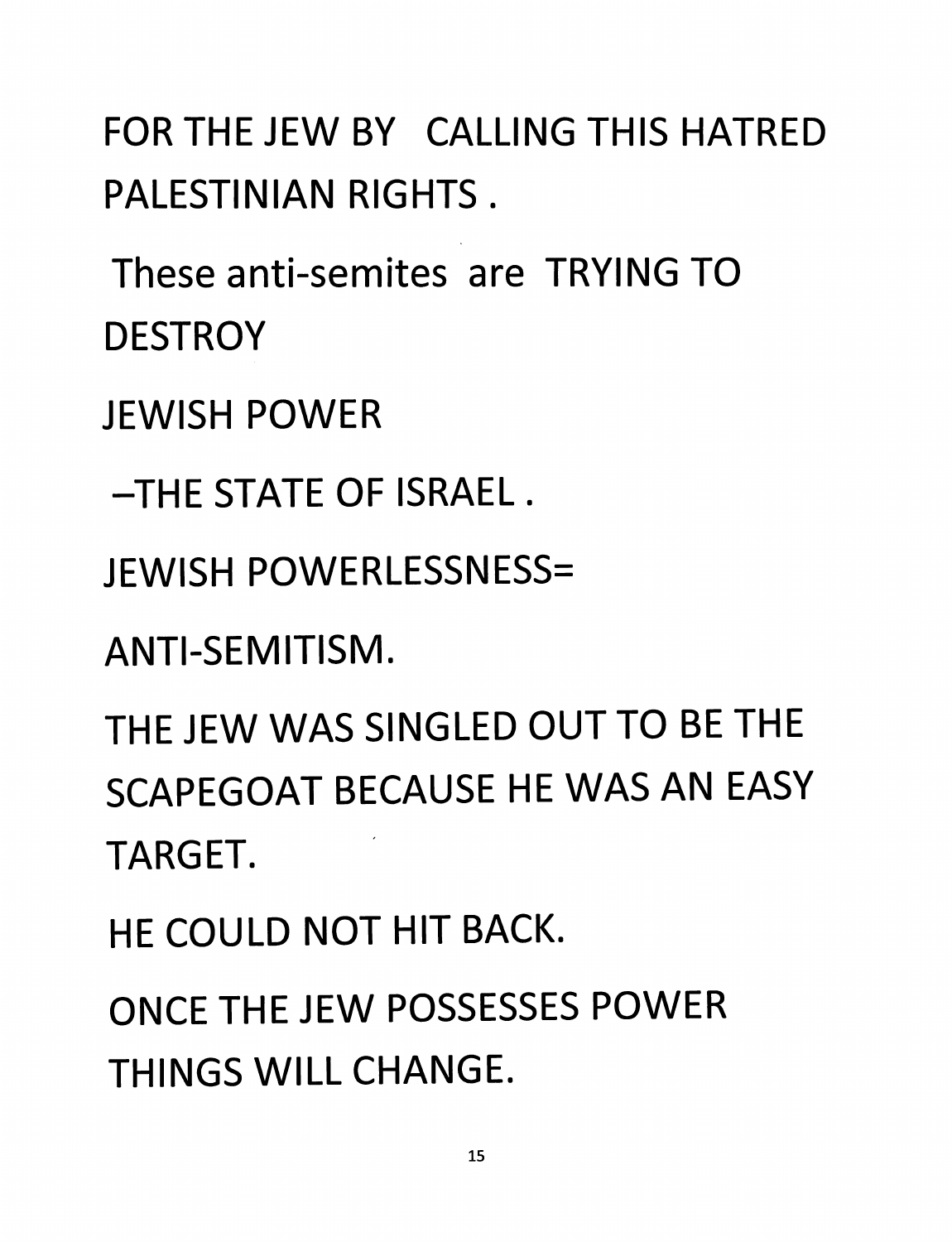*HOWEVER , IT TAKES TIME FOR THE ANTI-SEMITES TO INTERNALIZE THIS FACT.*

*WHEN THE ANT-SEMITES WILL REALIZE THAT THE JEW CAN NOT BE DIVESTED FRO HIS POWERBASE- THE LAND OF ISRAEL*

*THEY WILL FINALLY ACCEPT THAT THE JEW IS NOT TO BE MESSED WITH.*

*OTHERWISE ,THEY WILL ALL DIE.*

*WE CAN NOT FORCE ANY ONE TO LOVE THE JEW.*

*WE CAN NOT FORCE ANY ONE TO ABANDON HIS PREJDICES AGAINST THE JEW.*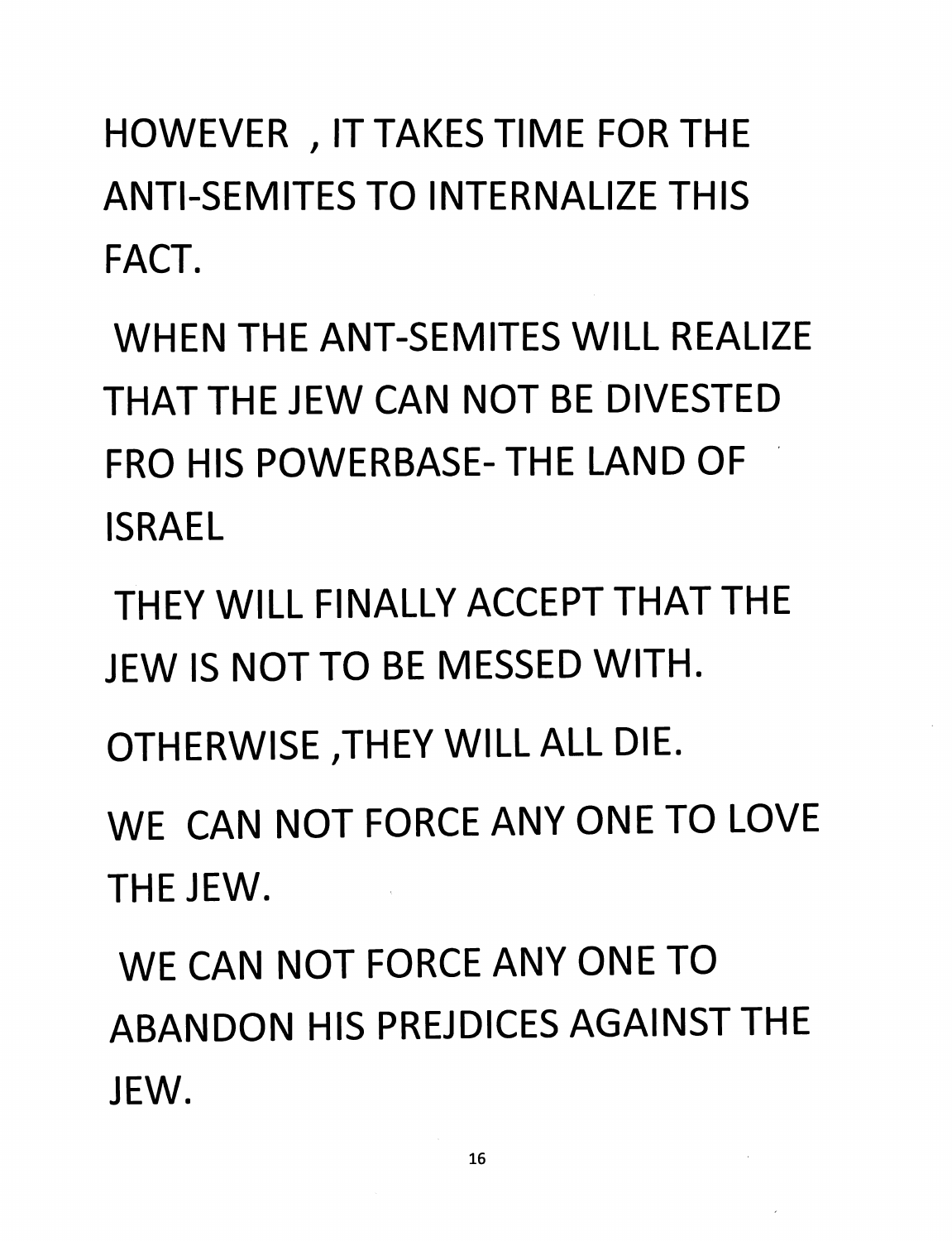*WE ARE NOR ASKING TO BE LOVED.*

*WE CAN NOT FORCE ANY ONE NOT TO HATE THE JEW.*

*YES, WE MUT STRIVE TO CONVINCE OUR NEIGHBORS AND ALL HUMANITY THAT THE JEW SHOULD BE LOVED AND TREATED LIKE ANY OTHER HUMAN BEING.*

*WE MUST SHOW THE WORLD*

*WITH ONE HAND THE CARROT-*

*THE REWARD THEY WILL GAIN BY BEING OUR FRIENDS.*

*WITH THE OTHER HAND WE MUST HOLD UP THE STICK.*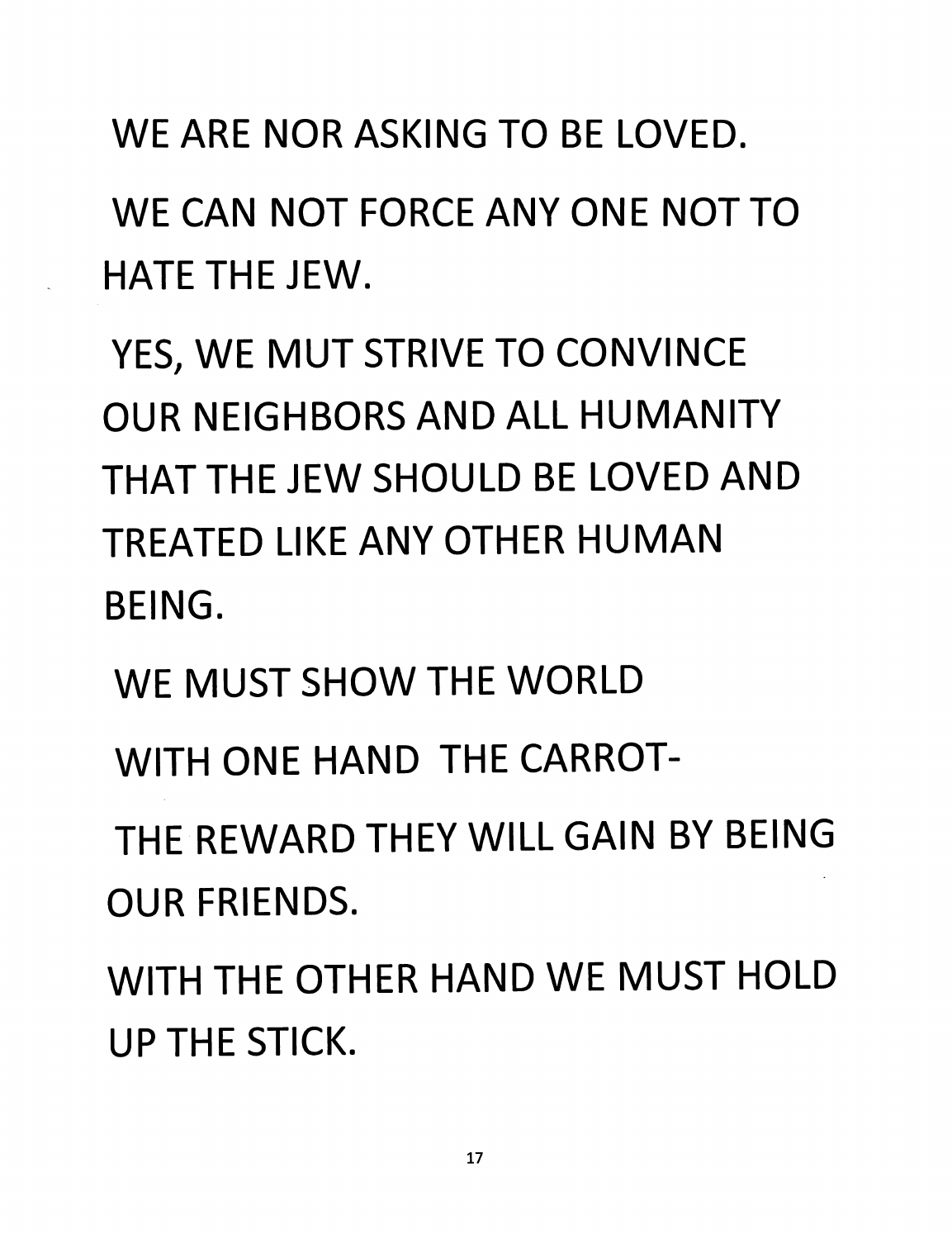## *WE WILL NOT HESITATE TO USE IT FIRST. WE WILL NOT WAIT TO BE ANNIHILATED BY IRAN IN EIGHT MINUTES AS A GENERAL IN THE IRANIAN REVOLUTIONARY GUARD BOASTED AND THREATENED ISRAEL.*

*WE WILL SHOOT FIRST.*

*WE WILL DESTROY IRAN*

*WE WILL DESTROY ANY COUNTRY WHO PREMEDITATES THE DESTRUCTION OF JEWISH HISTORICAL AND NEW ISRAEL.*

*THE MYSTERIOUS GOD 3400 YEARS AGO REVEALED HIMSELF TO THE JEW ON MOUNT SINAI.*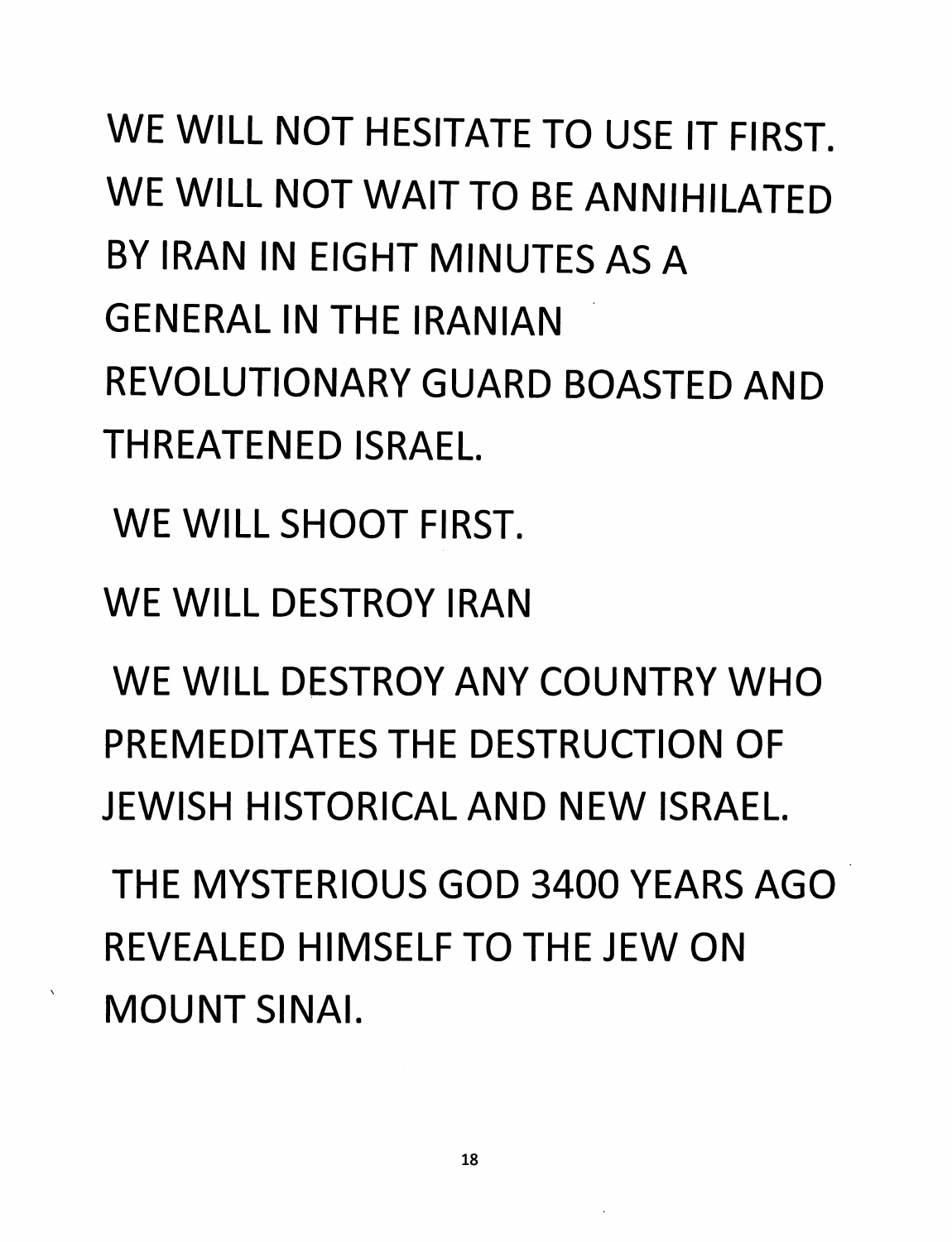## *GOD ELECTED TO SHOW MANKIND THAT HE IS THE CREATOR.*

*ALL OF MANKIND ARE THE CREATED.*

*HE DEMONSRATED HIS SOVEREIGNTY BY ELECTING THE JEW TO INHABIT ETERNALLY THE LAND OF THE JEW - HISTORICAL AND NEW ISRAEL.*

*ACCORDING TO ALL JURISDITIONS AN OWNER WHO PERMITS PEOPLE TO WALK ON HIS PROPERTY CAN, NEVERTHELESS, RETAIN TITLE IF HE PROHIBITS EVERYONE FROM WALKING THERE ONE DAY A YEAR OR ANY OTHER MEASURE THAT LIMITS THE PROPERTY FROM BECOMING A PUBLIC DOMAIN.*